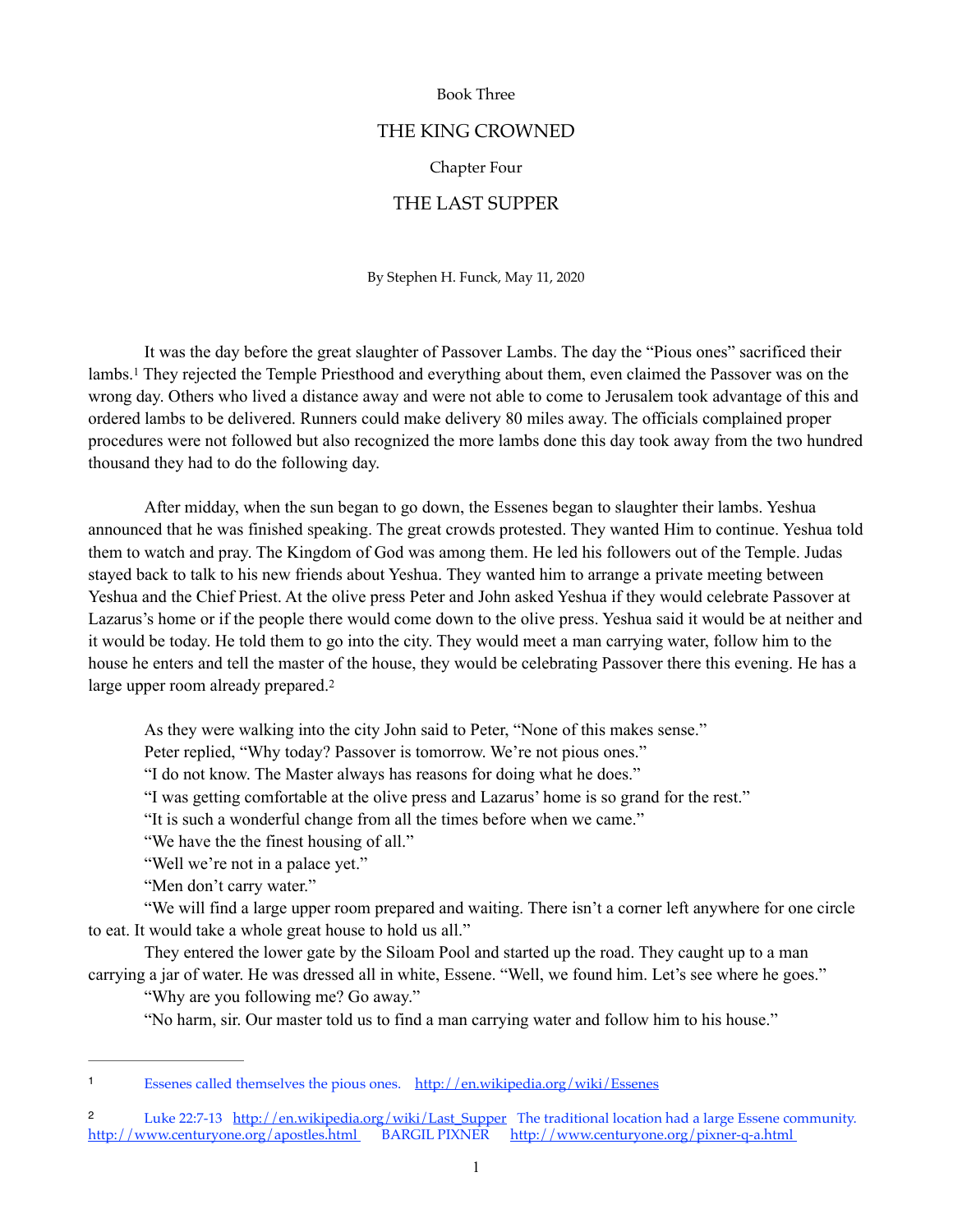"What does he want with us?"

"I know this will sound strange, but he said we would find a large room prepared for our Passover."

 "It is the guest house for our people from Alexandria. We are celebrating Passover this evening. No room for you."

<span id="page-1-3"></span>"We have to ask the steward of the house."<sup>[3](#page-1-0)</sup>

 When they got to the very large house, the man went before them and told the steward they expected to use it for the passover of their group that night. The steward fell down with his face to the ground. "Almighty God, Creator and ruler of heaven and earth, You direct all the affairs of men and angels."

"Master, what are you talking about. What is wrong?"

 "While you were getting the water another messenger came. Our chief priest fell. He is badly hurt. They cannot leave him behind. They are not going to get here today."

"How did these men know?"

"God's will. The house is theirs. Who is their master?"

"The one many call a prophet, Yeshua of Nazareth."

"They say he has the power of God with him."

"He is not one of us."

<span id="page-1-4"></span>"Do you know he is the brother of our James the Righteous $4$ [?](#page-1-1)"

 Yeshua told the followers to make ready to celebrate Passover that evening. They would take everything into the city. Men took twenty eight lambs to the Temple for sacrifice. Women prepared the charioist, matzoth, karpas for the seder and the food for the banquet. Everyone was talking. "What was going on?" "Why today instead of tomorrow?" "It was supposed to be tomorrow." "What did the Master know?" "What did he have planned for tomorrow?" "Where are they going?" They filled in Judas about what was going on when he returned from the Temple. They also told him the the Master said it was necessary for him to stay with the group at the old press that evening.

 Yeshua's followers were mystified. If anything they were more excited. Passover in Jerusalem, there is nothing more wonderful. Surrounded with the millions of joyous people. Praising God for giving them freedom, saving them, Moses and Aaron, the miracles of the plagues, the Angel of Death passing over their houses, killing the first born of Egypt, killing the Pharaoh's son. The Lord God, King of Heaven is the Redeemer of Israel, Savior from every evil. This was the foretaste of the Heavenly Courts where they will praise Him forever with all the Heavenly Host.

 Peter and John made the arrangements with the steward. It would be a tight fit, some might have to be just outside the upper room. When they returned to the olive press, everyone was asking them about the house and why it was available. Miracle after miracle. They knew the Master had great plans. He was going to reveal himself. Everyone in Jerusalem, the rulers, the Romans, the whole would would see he is the promised Messiah.

<span id="page-1-5"></span> The people at Lazarus' house came down the Mount joined in. It was quite a happy parade down the Kidron, around the corner and up the Hinnom. All along they passed between packed campsites. Many recognized Yeshua and his followers and asked where they were going? They were puzzled by the answers. The procession climbed the step ascent to the wall and entered the city through the gate of the Essenes. [5](#page-1-2)

<span id="page-1-0"></span>[<sup>3</sup>](#page-1-3) <http://en.wikipedia.org/wiki/Cenacle>Saint Mark's Syrian Orthodox Church [http://sor.cua.edu/ChMon/](http://sor.cua.edu/ChMon/HLand/YerusalemSMark.html) [HLand/YerusalemSMark.html](http://sor.cua.edu/ChMon/HLand/YerusalemSMark.html)

<span id="page-1-1"></span>[<sup>4</sup>](#page-1-4) http://en.wikipedia.org/wiki/James the Just

<span id="page-1-2"></span><sup>5</sup> The gate of the Essenes <http://www.centuryone.org/essene.html>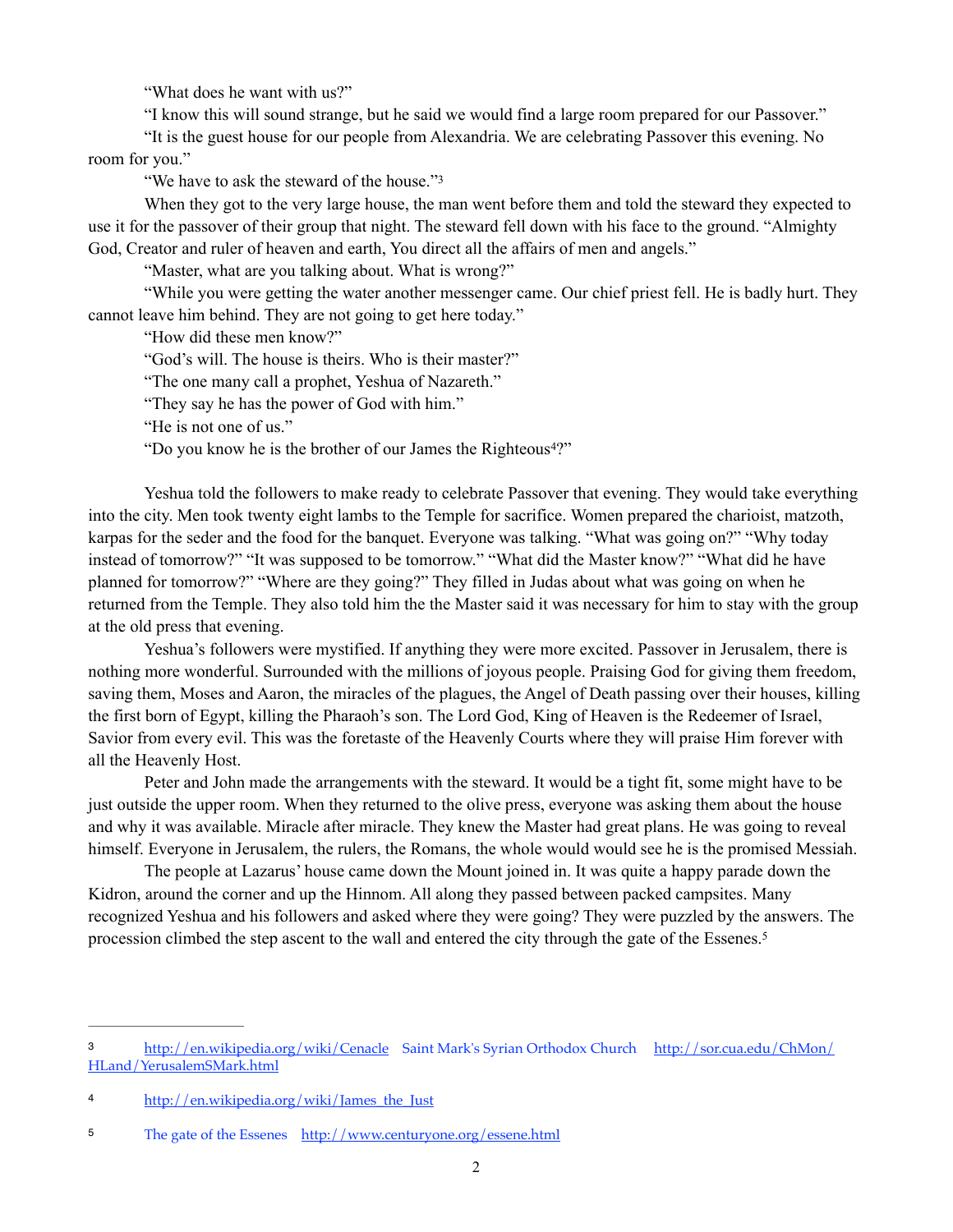The steward and his staff, housekeeper Mary and her son John Mark<sup>[6](#page-2-0)</sup> were waiting. They had heard a great amount about Yeshua, but had never seen him themselves. He was not one of the pious ones. He was celibate but did not say others should be. He did not separate himself from the sinners, but welcomed all. He even worshipped in the Temple services the authorities led. He was not strict enough. Mary and her son were instructed to stay near him and observe everything.

<span id="page-2-4"></span> As they came in the house, the messenger was in the courtyard. "Amahl, my son." "Mother?"

"I have so prayed for you."

"He is the baby from Bethlehem?"

"Yes. How has God blessed you? You have grown so I hardly recognized you."

"I am here. He is called Yeshua of Nazareth, not Bethlehem?"

<span id="page-2-5"></span>"We never returned to Bethlehem. How did you come here?"

 "When they heard the babies were killed in Bethlehem they were frightened. They sold the camels and split up. One went back to Sheba the other for Babylon. Me, they sold to a man, years later he joined the pious ones in Alexandria who have this house." Mother Mary held him in her arms and he wept.<sup>7</sup>

 The room held everyone. Actually they squeezed much tighter together than normal and there were circles in the doorways. Yeshua sat with his back to a sidewall. The twelve made a circle a bit larger than the normal ten. Mother Mary, Mary Magdalene, Lazarus and family, the circles of the families of the twelve were closest to the master. The room buzzed with excitement. For some this was their third Passover with Yeshua. For many it was their second. Yet all knew this year Yeshua was going to do something marvelous. They were celebrating tonight.

<span id="page-2-6"></span> Some excused themselves, their social positions prevented them from remaining. Joanna's two maidservants nearly got in trouble for giggling, seeing their mistress preparing food and carrying burdens. Her man servant took them aside and sharply warned them. They could be dismissed for insulting her. She wanted to do the work herself[.](#page-2-2) In her position she could not go anywhere without them.<sup>[8](#page-2-2)</sup> Nicodemus had night duty at the Temple.<sup>9</sup> They told Jesus how much they wanted to stay[.](#page-2-3) He understood they could not. He told them, "Believe, the Kingdom of Heaven is here now."

<span id="page-2-7"></span> Yeshua asked Peter to announce the beginning of the Passover. He then asked his mother to say the blessing for the festival candles. She had the leading women at every circle join with her saying, "Blessed are You, O Lord our God, King of the universe, who has sanctified us with Your commandments and commanded us to kindle the festival lights." They lit the lamps in every circle. Mary lit the lamps for Yeshua's circle. She was

<span id="page-2-0"></span>[<sup>6</sup>](#page-2-4) [http://en.wikipedia.org/wiki/](http://en.wikipedia.org/wiki/Mark_the_Evangelist)Mary, mother\_of\_John\_Mark http://en.wikipedia.org/wiki/<br>Mark the Evangelist http://www.catholic-saints.net/saints/st-mark.php Many Essenes were pries <http://www.catholic-saints.net/saints/st-mark.php>Many Essenes were priests. In the preface to his Gospel in manuscripts of the Vulgate, Mark is represented as Jewish priest: "Mark the Evangelist, who exercised the priestly office in Israel, a Levite by race".

<span id="page-2-1"></span>[<sup>7</sup>](#page-2-5) See Book 1 Chapter 6

<span id="page-2-2"></span>[<sup>8</sup>](#page-2-6) http://en.wikipedia.org/wiki/Joanna, wife\_of\_Chuza http://en.wikipedia.org/wiki/Susanna (disciple)

<span id="page-2-3"></span><sup>9</sup> <http://en.wikipedia.org/wiki/Nicodemus>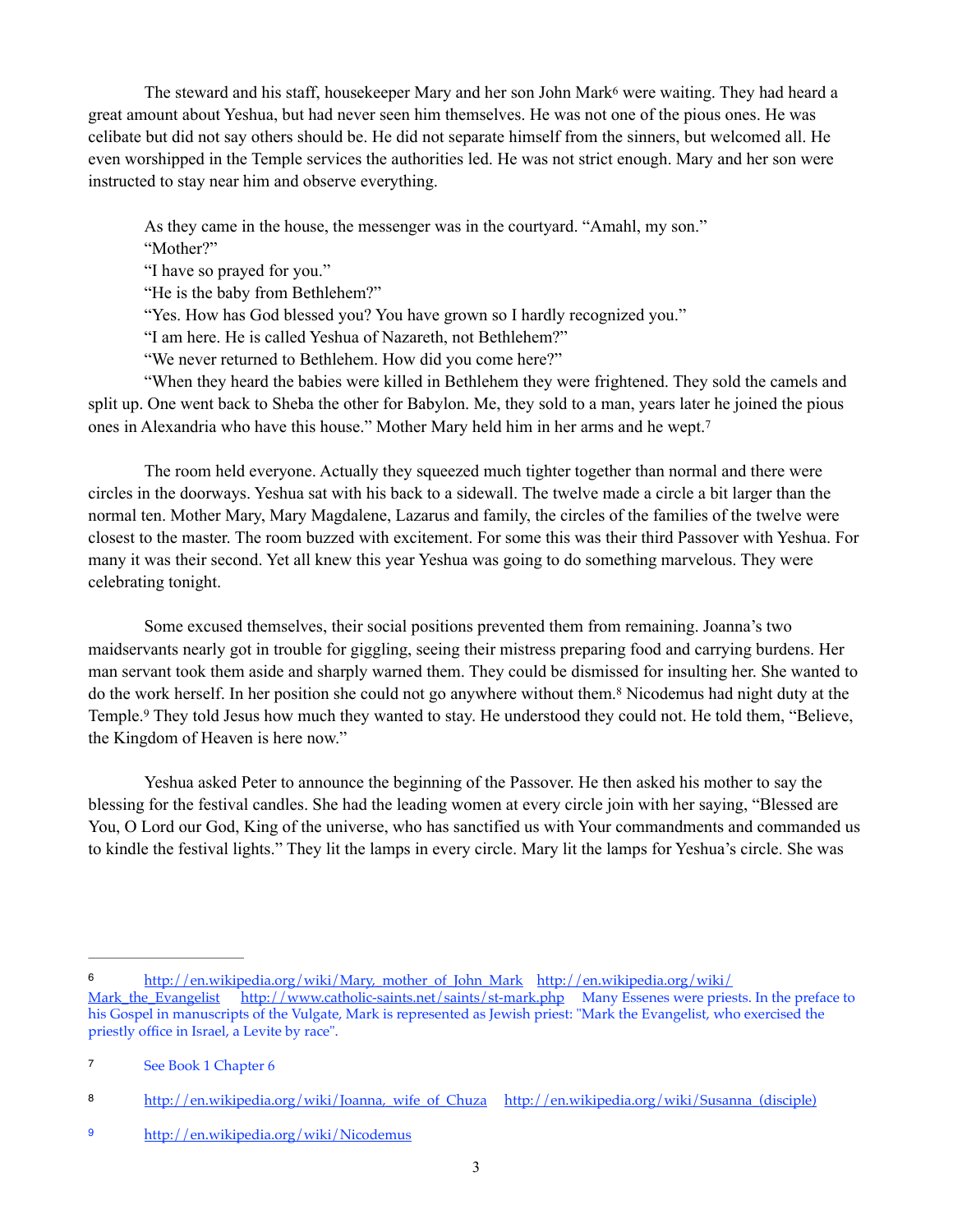<span id="page-3-1"></span>with her family, Clophas' family. Everyone replied, "Praised are You, Adonai our God, King of the Universe who has sustained us, maintained us and enabled us to reach this moment in life."<sup>10</sup>

 Yeshua asked the leading men at the circles join him in the blessing of the first cup. "Praised are You, Lord of the Universe, who has created the fruit of the vine. Praised are You, Adonai our God, Who chose us to be Your People, teaching us holiness through Your commandments, giving us holidays for joy, festivals for celebration, commanding this Passover, this re-enactment of our going out from Egypt. You have chosen us, You have shared Your holiness with us. Praised are You, Adonai, Who fills Israel and the year with holiness."

 As the cup was shared around the circles all said, "Praised are you, Adonai, our God, sovereign of the universe, who has created the fruit of the vine." Then they passed water around for all to wash their hands Then they took a piece of parsley and dipped it in salt water and ate, saying, "Blessed are You, O Lord our God, King of the universe, Creator of the fruit of the earth." In each circle, there were three matzoth. The leader took the middle one, broke it and hid a broken piece while the children closed their eyes.

 While this was happening, Yeshua was going around His circle washing His disciples feet. The people nearby nudged each other, wondering what that was all about. After Yeshua's circle broke the middle matzoh, Yeshua with full voice announced, "We were slaves in Egypt and the Lord freed us from Egypt with a mighty hand. Had not the Holy One liberated our people from Egypt, then we, our children, and our children's children would still be enslaved." He raised the cup for all to see. "This covenant with our ancestors and us has saved us through out history, the Holy Blessed One kept saving us."

 All joined together saying, "A wandering Aramean was my father, who went down to Egypt and sojourned there, few in number. And there we multiplied becoming a great people, strong and numerous. But the Egyptians dealt ill with us and afflicted us, setting us to hard labour. Finally, when we cried out to Adonai, the God of our ancestors, Adonai heard our voice, saw our affliction, saw our toil and our oppression. Then Adonai brought us out from Egypt with a strong hand and an outstretched arm; with great awe, marvelous signs and with wonders."

 Yeshua said "Blood" and the room resounded with "Blood". That was repeated for the rest of the ten plagues: Frogs, Lice, Beasts, Cattle Plague, Boils, Hail, Locusts, Darkness, Slaying of First Born. Without prompting they all sang the DAYENU. "It Would Have Been Sufficient".

> Had He given Sabbath to us -- This day's for rest, not for commerce But not brought us to Mount Sinai, Dayenu Had he brought us to Mount Sinai Through the desert, it was so dry And not given us the Torah, Dayenu Had he given us the Torah Where we sang and danced the Hora And not led us into Israel, Dayenu Had he led us into Israel And not built for us the Temple, Dayenu Had he built for us the Temple So to pray we do assemble But had not made wine, Dayenu.

<span id="page-3-0"></span>This is from a seder I prepared for congregational use. It is intended to be closer to a Galilean peasant version, [10](#page-3-1) instead of the formal version that became standard. It is in the supplements.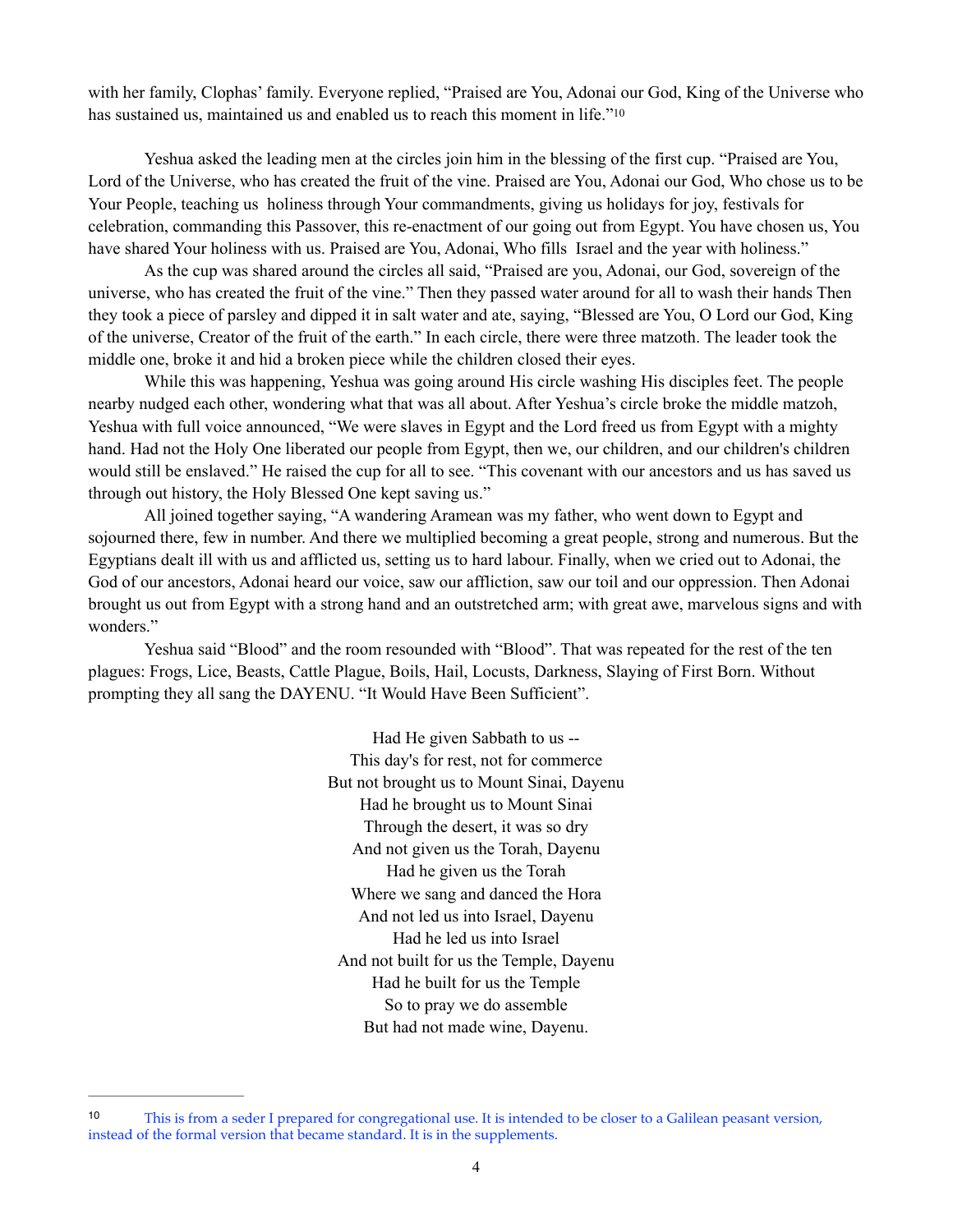Yeshua asked the leading men to join with him as he raised the piece of lamb. They all said, "The lamb is to remind us that the Holy One passed over the houses of our ancestors in Egypt, as it is written, 'you shall say that it is the sacrifice of the Lord's Passover, for He passed over the houses of the people of Israel in Egypt when He slew the Egyptians, but spared our houses'."

 "The matzah is to remind us that before the dough which our forefathers prepared for bread had time to ferment, the supreme King of Kings, the Holy One, revealed Himself to them and redeemed them. We read, 'They baked matzah of the unleavened dough which they had brought out of Egypt, for it had not leavened because they were thrust out of Egypt and could not linger, nor had they prepared any food for the journey'."

 "The maror is to remind us that the Egyptians embittered the lives of our forefathers in Egypt. 'They made their lives bitter with hard labor, with mortar and brick, and with every kind of work in the field. All the labor which the Egyptians forced upon them was harsh'."

 "Therefore we are obligated, to thank, sing praise, glorify, exalt, honor, bless, elevate and raise our voices for joy to the Holy One, Blessed be He, Who performed all these miracles for our ancestors and therefore for us! You brought us from human servitude to freedom, from sorrow to joy, for a time of mourning to a festive day, from deep darkness to great light and from slavery to redemption! In Your presence we renew our singing as in ancient days: Sing praise to God."

<span id="page-4-1"></span>When Israel came forth out of Egypt, the house of Jacob from a people of strange language; Judah became His sanctuary, Israel His dominion. The sea saw it, and fled; the Jordan turned backward. The mountains skipped like rams, the hills like young sheep. What aileth thee, O thou sea, that thou fleest? thou Jordan, that thou turnest backward? Ye mountains, that ye skip like rams; ye hills, like young sheep? Tremble, thou earth, at the presence of the Lord, at the presence of the God of Jacob; Who turned the rock into a pool of water, the flint into a fountain of waters.<sup>[11](#page-4-0)</sup>

 Then the assembly shared the second cup and the leading men said, "Praised are You, Adonai, Lord of the Universe, who has created the fruit of the vine." Again they passed the water around the circles washing their hands. This time they said, "Blessed are You, O Lord our God, King of the universe, Who has sanctified us with Your commandments, and commanded us concerning the washing of hands." Lifting up the matzah, they said, "Praised are You, Adonai, Lord of the Universe, Who brings forth sustenance from the earth." They dipped the bread into the maror and ate as the leaders said, "Praised are You, Adonai, Lord of the Universe, Who sanctified us with His commandment to eat the bitter herb."

 In the Temple the priests were closely examining the lambs. They selected one to be the lamb for the Passover sacrifice tomorrow. Judas left the disciples' circle to go to see his new friends in the Temple.

 The ceremonial actions before the festival meal were finished. Now was the time for eating and conversation. This was the greatest banquet of the year. All the best foods. The greatest time of celebration of the great salvation of the past. Moses, Passover, freedom from the Egyptians, crossing the Red Sea, the covenant of Sinai, taking over the promised land. They talked of the past and talked about now. They were living in the great day of the Lord. The Messiah had come. They were eating with Him. They heard His voice, saw His miracles,

<span id="page-4-0"></span> $P_{\text{salm}}$  [11](#page-4-1)4 JPS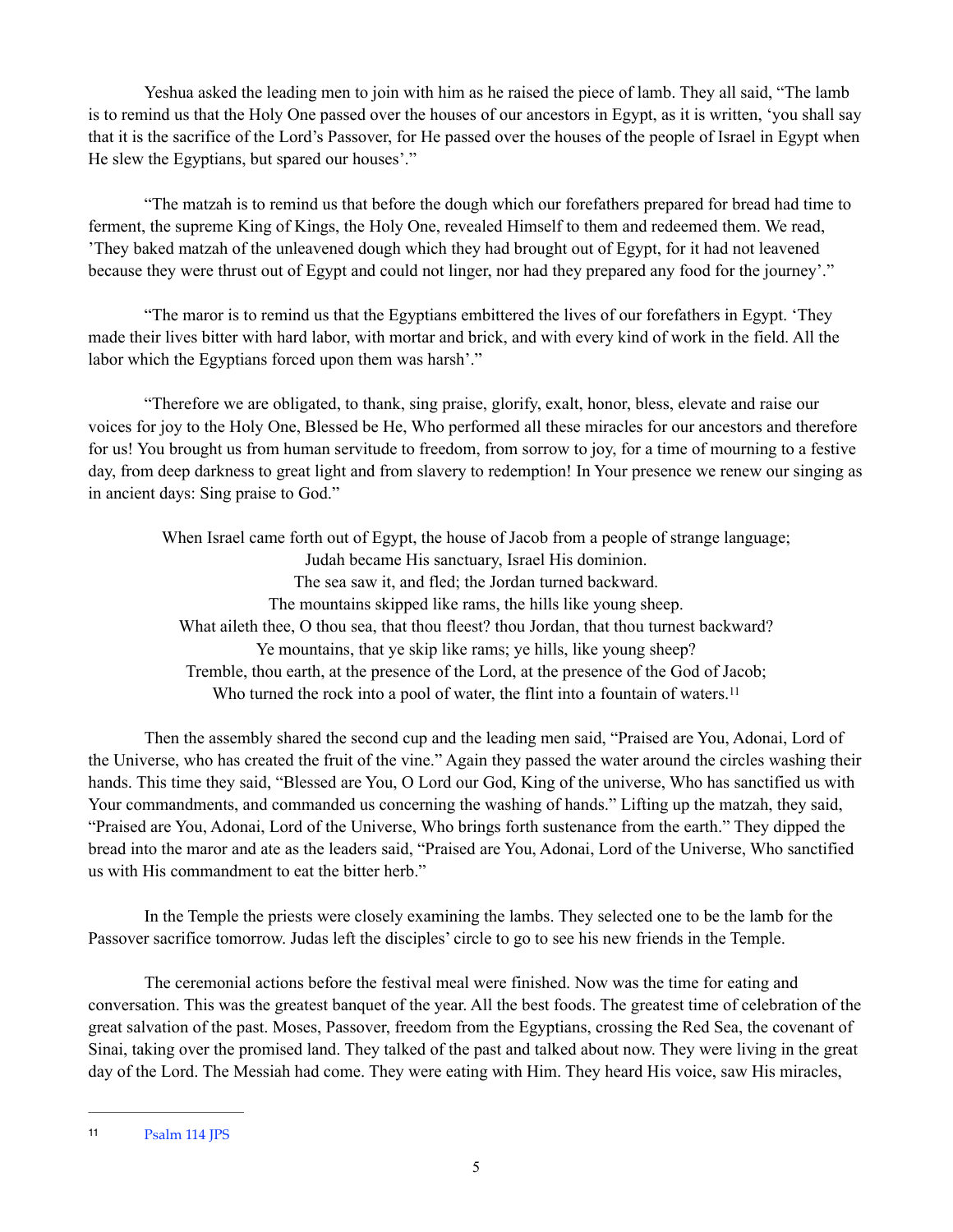even raising Lazarus from the dead. There were millions here from all over the world. They were going to see the fulfillment of God's salvation for all people. The people saw Judas go out. The room bubbled with excitement, joy. They were bursting with the fullness of God. No one ever had experienced such joy, anticipation of glory.

 The eating was over. It was time for the children to find the afikoman. Each took a bite. The last taste of the banquet meal to remember. Yeshua said to His circle that it was His body, given for them. Keep doing this in remembrance of Him. They all poured the third cup of wine, the cup of blessing. Those near Yeshua heard Him say it was His blood of a new covenant. More puzzlement. Then Yeshua announced the Seder was finished. His group began to get up and leave. They were not going to look for Elijah, drink Elijah's cup. They weren't going to finish the Seder celebration.

 They packed everything up and began to head back, singing. That was always the way the seder ends. John Mark asked if he could follow them and continue to watch. They were going to get back much sooner than they expected. Everyone was wondering what was going to happen. The full moon above made it easy to walk through the valleys in the dark. Happy chatter all the way, speculating on the events of the next morning. The closer they got to the olive press those near Yeshua realized he was getting quieter, as if something was bothering him.

 The party divided at the olive press and the rest headed up the Mount to Bethany. Yeshua closely embraced His mother. She was surprised He held her so close so long. He kissed her goodbye, disquiet deep within. She followed the rest up to Lazarus' home, looked back for a final glimpse. He was watching her. She would spend the night in prayer. For what?

 John came to Yeshua and asked, This was such a special day and evening before the morrow, if they could say the Amidah in addition to the Aleinu and Shema. He had been bothered by the fact they had not finished the Seder. Yeshua smiled and agreed. John got the other disciples and they gathered all the people around.

My Lord, open my lips,

and my mouth shall declare Your praise.

 Blessed are You, Lord our God and God of our fathers, God of Abraham, God of Isaac and God of Jacob, the great, mighty and fearful God—God Most High—who bestows bountiful kindnesses, who creates all things, who remembers the love of the Fathers and brings a redeemer for their children's children for the sake of Thy name in love. King, Helper, Savior, and Shield; blessed are You Lord, Shield of Abraham.

 Thou art mighty forever, O Lord: You resurrect the dead; You are powerful to save. Sustaining the living in loving-kindness, resurrecting the dead in abundant mercies, You support the falling, heal the sick, set free the captives, and keep faith to all that sleep in the dust. Who is like You, master of mighty powers over life and death. Who may be compared unto You, the King who brings death and restores life and causing salvation to spring forth. You are trustworthy to revive the dead. Blessed are You Lord, who revives the dead.

 You are holy and Your Name is holy, and holy beings praise You daily for all eternity. Blessed are You Lord, the holy God.

 You graciously bestow knowledge upon man and teach mortals understanding. Graciously bestow upon us from You, wisdom, understanding and knowledge. Blessed are You Lord, who graciously bestows knowledge.

 Cause us to return, our Father, to Your instruction (Torah); draw us near, our King, to Your service; and bring us back to You in whole-hearted repentance. Blessed are You Lord, who desires penitence.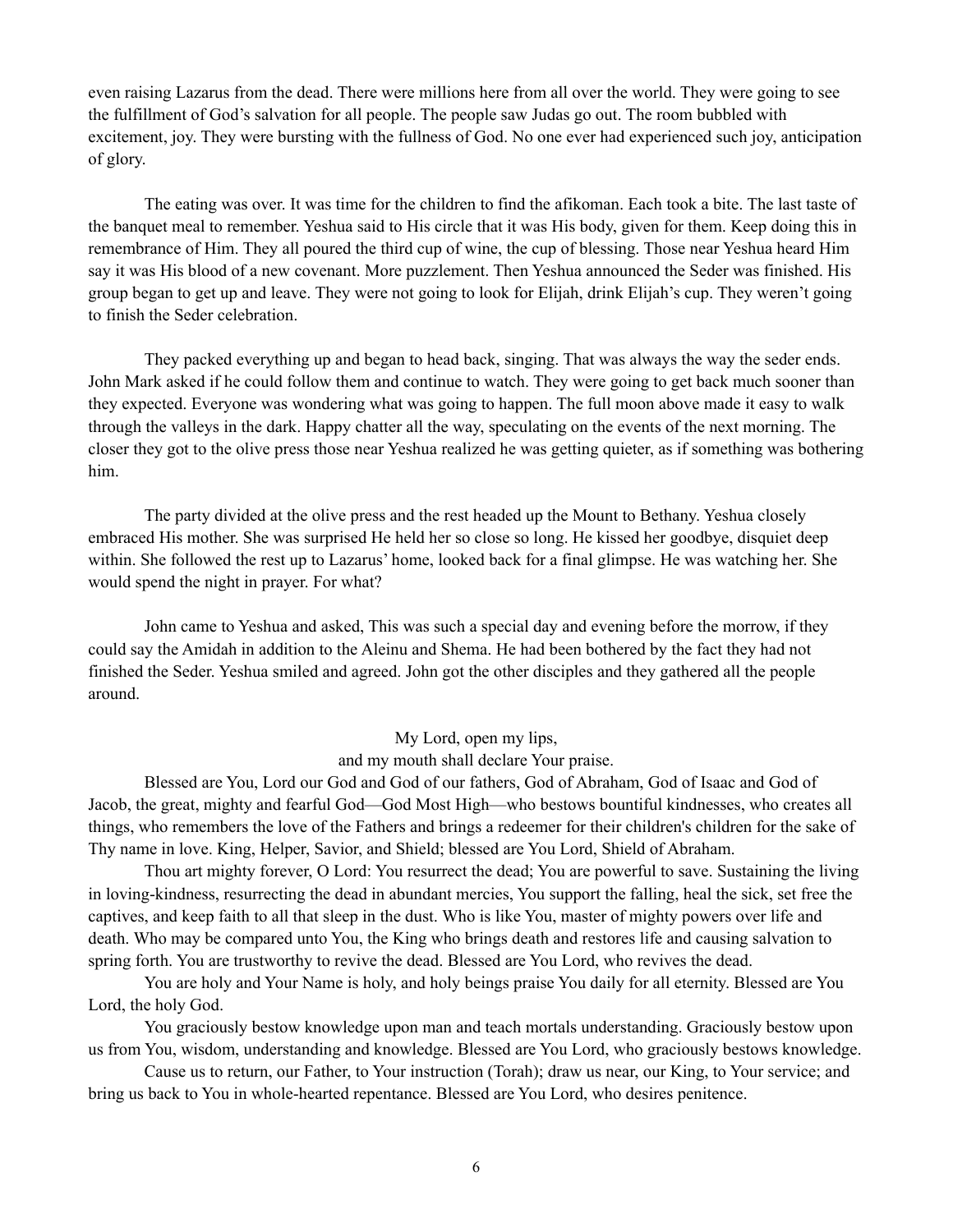Pardon us, our Father, for we have sinned; forgive us, our King, for we have transgressed; for You are a good and forgiving God. Blessed are You Lord, gracious One who pardons abundantly.

 Behold our affliction and wage our battle; redeem us speedily for the sake of Your Name, for You God are the mighty redeemer. Blessed are You Lord, Redeemer of Israel.

 Heal us, O Lord, and we will be healed; help us and we will be saved; for You are our praise. Grant complete cure and healing to all our wounds; for You, Almighty King, are a faithful and merciful healer. Blessed are You Lord, who heals the sick of Your people Israel.

 Bless for us, Lord our God, this year and all the varieties of its produce for good; and bestow blessing upon the face of the earth. Satisfy us from Your bounty and bless our year like other good years, Blessed are You Lord, who blesses the years.

 Sound the great trumpet for our freedom; raise a banner to gather our exiles, and bring us together from the four corners of the earth into our land. Blessed are You Lord, who gathers the dispersed of His people Israel.

 Restore our judges as in former times, and our counsellors as in the beginning; remove from us sorrow and sighing. Reign over us, O Lord alone, with loving kindness and mercy, establish our innocence by the judgment. Blessed are You Lord, King who loves righteousness and justice.

 May Your mercies be aroused, Lord our God, upon the righteous, upon the pious, upon the elders of Your people, the House of Israel, upon the remnant of their sages, upon the righteous proselytes and upon us. Bestow a goodly reward upon them who truly confide in Your name; and assign us our portion with them forever; and may we not come to shame for that we have trusted in You. Blessed are You Lord, the support and security of the righteous.

 Return in mercy to Jerusalem Your city and dwell therein as You have promised; speedily establish therein the throne of David Your servant, and rebuild it, soon in our days, as an everlasting edifice. Blessed are You Lord, who rebuilds Jerusalem.

 Speedily cause the sprout of David Your servant to flourish, and increase his power by Your salvation, for we hope for Your salvation all day. Blessed are You Lord, who causes the power of salvation to flourish.

 Hear our voice, Lord our God; merciful Father, have compassion upon us and accept our prayers in mercy and favor, for You are God who hears prayers and supplications; do not turn us away empty-handed from You, our King, for You hear the prayer of Your people. Blessed are You Lord, who hears prayer.

 Look with favor, Lord our God, on Your people Israel and pay heed to their prayer; restore the service to Your Sanctuary and accept with love and favor Israel's sacrifices and prayer; and may the service of Your people Israel always be acceptable to You. May our eyes behold Your return to Zion in mercy. Blessed are You Lord, who restores His Divine Presence to Zion.

 We acknowledge that You are the Lord our God and God of our fathers forever. You are the strength of our life, the shield of our salvation in every generation. We will give thanks to You and recount Your praise, evening, morning and noon, for our lives which are committed into Your hand, for our souls which are entrusted to You, for Your miracles which are with us daily, and for Your continual wonders and beneficences. You are the Beneficent One, for Your mercies never cease; the Merciful One, for Your kindnesses never end; for we always place our hope in You. And for all these, may Your Name, our King, be continually blessed, exalted and extolled forever and all time. [12](#page-6-0)

<span id="page-6-1"></span>Then the all said the Aleinu:

 It is incumbent upon us to give praise to the Lord of the Universe, to glorify Him who formed creation, for He hath not made us to be like the nations of the lands, nor hath He made us like the families of the earth; He hath not set our portion with theirs, nor our lot with their multitude; ... for they prostrate themselves before vanity and folly, and pray to a god who can not help. . . . But we bend the knee and prostrate ourselves and bow

<span id="page-6-0"></span><http://en.wikipedia.org/wiki/Amidah> Jesus knew this standard synagog prayer.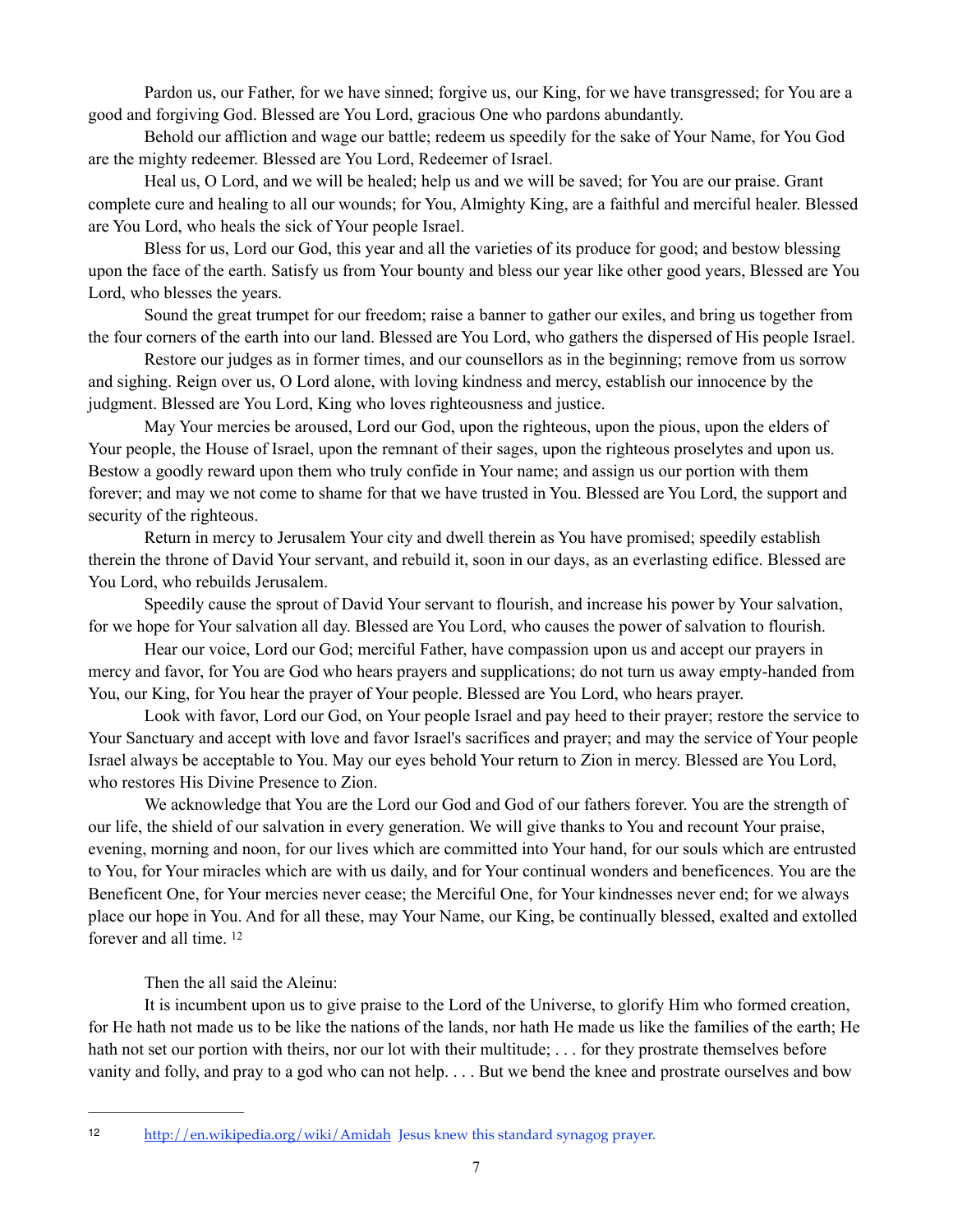down before the King of the Kings of Kings, the Holy One, blessed be He! For it is He who stretched forth the heavens and laid the foundations of the earth, and the seat of His glory is in the heavens above, and His mighty dwelling-place is in the loftiest heights. 'He is our God, and there is none other.' In truth, He is our King, there is none besides Him, as it is written in His Torah: 'And thou shalt know this day and lay it to thine heart that the Lord is God in heaven above and upon the earth beneath: and there is none other.'

 Therefore do we wait for Thee, O Lord our God, soon to behold Thy mighty glory, when Thou wilt remove the abominations from the earth, and idols shalt be exterminated; when the world shall be regenerated by the kingdom of the Almighty, and all the children of flesh invoke Thy name; when all the wicked of the earth shall be turned unto Thee. Then shall all the inhabitants of the world perceive and confess that unto Thee, every knee must bend, and every tongue be sworn. Before Thee, O Lord our God, shall they kneel and fall down, and unto Thy glorious name give honor. So will they accept the yoke of Thy kingdom, and Thou shall be King over them speedily forever and aye. For Thine is the kingdom, and to all eternity Thou wilt reign in glory, as it is written in Thy Torah: 'The Lord shall reign forever and aye.' And it is also said: 'And the Lord shall be King over all the earth; on that day the Lord shall be One and His name be One.['13](#page-7-0)

<span id="page-7-2"></span> They covered their eyes with their right hands and said the Shema, which they all said every morning and evening.

 Hear, O Israel, the Lord is our God, the Lord is One. Blessed be the name of the glory of His kingdom forever and ever. You shall love the Lord your God with all your heart, with all your soul, and with all your might. And these words which I command you today shall be upon your heart. You shall teach them thoroughly to your children, and you shall speak of them when you sit in your house and when you walk on the road, when you lie down and when you rise. You shall bind them as a sign upon your hand, and they shall be for a reminder between your eyes. And you shall write them upon the doorposts of your house and upon your gates.

 And it will be, if you will diligently obey My commandments which I enjoin upon you this day, to love the Lord your God and to serve Him with all your heart and with all your soul, I will give rain for your land at the proper time, the early rain and the late rain, and you will gather in your grain, your wine and your oil. And I will give grass in your fields for your cattle, and you will eat and be sated. Take care lest your heart be lured away, and you turn astray and worship alien gods and bow down to them. For then the Lord's wrath will flare up against you, and He will close the heavens so that there will be no rain and the earth will not yield its produce, and you will swiftly perish from the good land which the Lord gives you. Therefore, place these words of Mine upon your heart and upon your soul, and bind them for a sign on your hand, and they shall be for a reminder between your eyes. You shall teach them to your children, to speak of them when you sit in your house and when you walk on the road, when you lie down and when you rise. And you shall inscribe them on the doorposts of your house and on your gates - so that your days and the days of your children may be prolonged on the land which the Lord swore to your fathers to give to them for as long as the heavens are above the earth.

 The Lord spoke to Moses, saying: Speak to the children of Israel and tell them to make for themselves fringes on the corners of their garments throughout their generations, and to attach a thread of blue on the fringe of each corner. They shall be to you as tassels, and you shall look upon them and remember all the commandments of the Lord and fulfill them, and you will not follow after your heart and after your eyes by which you go astray - so that you may remember and fulfill all My commandments and be holy to your God. I am the Lord your God who brought you out of the land of Egypt to be your God; I, the Lord, am your God. True. [14](#page-7-1)

<span id="page-7-3"></span><span id="page-7-0"></span><http://en.wikipedia.org/wiki/Aleinu>There is some question if Jesus knew this prayer, especially the second paragraph.

<span id="page-7-1"></span><http://en.wikipedia.org/wiki/Shema> Jesus, everyone prayed this morning and evening. [14](#page-7-3)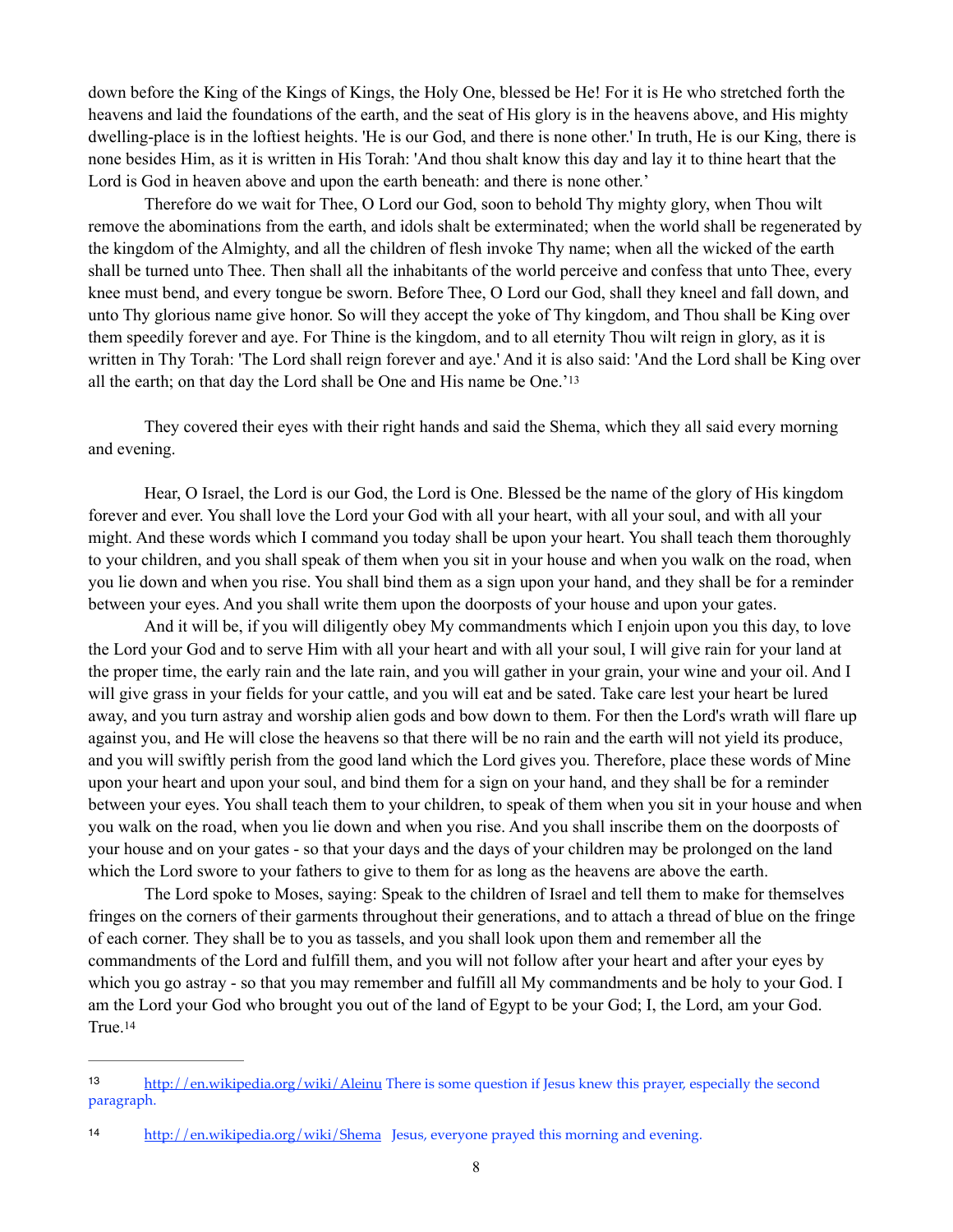After such a strange seder, they felt that at least things were normal. Judas had gone to the Temple looking for the men he had made arrangements with. The watch at the gate would not let him in. He wasn't sure where to go. The Chief Priest was the one who wanted the private meeting. He went to his palace. The gatekeeper there was not encouraging but did say they would send the message inside. Finally some men came and escorted him in. They did know about the invitation and arrangements, even knew the gift he had been promised for making the contact. He told them that he had heard that Yeshua would be staying at the olive press that night and not going up to Bethany. They wanted him to promise it would be so. He could not be as positive as they demanded. He waited.

 He did not know that a great scurrying of contacts was going on. He was invited into the great hall to meet with Joseph ben Caiaphas, Annas and other high officials. He bowed to the ground and apologized, he did not know how to conduct himself. An assistant asked him to repeat where Yeshua would be and asked how they would recognize him in the dark. Judas said he would go with them and introduce them. They were concerned that Yeshua's supporters would resist. They did not want any trouble. He was asked to wait in the courtyard until they were ready.

 Now they knew where Yeshua was, how to arrest him? With him could be 50 followers with knives and some swords, maybe more. The olive press was in a cave at the bottom edge of the pilgrim camps. The whole Mount of Olives had tens of thousands of people. They had to be careful and prepared. The Master of the Temple Guard was adamant that the arrest was their proper action. The Tribune of the Army was firm in noting the large number of armed men near by and the danger of major conflict. Hopefully, they could be quick in and out before awaking everyone and being attacked. It was agreed to send a small number, two squads of Guard and two of solders for the initial contact. They would go with Malchus and Judas, the centurion and bugler. Three more squads<sup>15</sup>of soldiers would station themselves between the entrance to the cave and the camps above. They expected most would be sleeping inside the cave.

<span id="page-8-3"></span><span id="page-8-2"></span> Where would they find Yeshua? If he was inside and they had to find him and drag him out, it could be very messy. If they had t[o](#page-8-1) go inside, the optio<sup>[16](#page-8-1)</sup> and bugler would stay outside and call for the reserve squads. A number of others wanted to go along They would all bring weapons of some sort. The Tribune was unhappy, some of the volunteers sounded like they wanted to make a celebration out of this. He decided to have the rest of the century close and two cohorts ready, one just north and one south. The master of the guard said he would station two cohorts at the Eastern Gate. It would take a while for all to be in position. After the arrest they would bring him in the Eastern Gate, the shortest route, across the Temple to Annas' house, while the Sanhedrin assembled at the palace.

 Yeshua spoke with a few of his closest disciples and went off toward the Temple wall by himself. It was bathed in the bright moonlight, high, very high above him. Everyone else finally bedded down for the night. Most were inside the great cave where the press was. Some could not fit in and camped on the grounds above.

 Judas fell asleep waiting. He was surprised to see how many were going with him and that there were so many soldiers. Going out the gate, he realized a very large number of soldiers joined in behind. They were very quiet for soldiers. As they came up the Kidron and were turning onto the road up the Mount, he saw ahead another large group of soldiers waiting. He was getting very uncomfortable. He knew the Sanhedrin had posted

<span id="page-8-0"></span><http://en.wikipedia.org/wiki/Contubernium> [15](#page-8-2)

<span id="page-8-1"></span><sup>16</sup> <http://en.wikipedia.org/wiki/Optio>